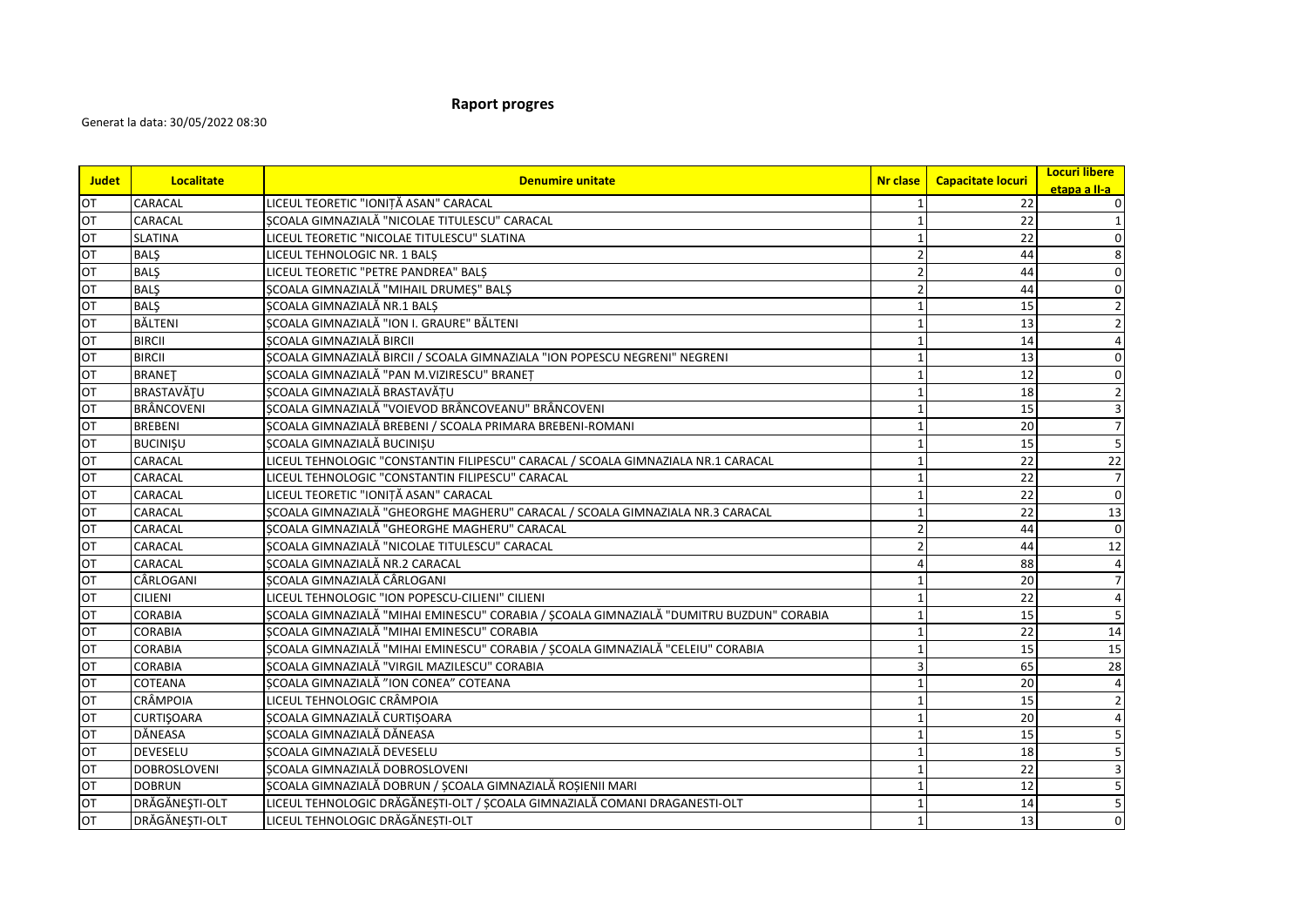| OT              | DRĂGĂNEȘTI-OLT      | LICEUL TEORETIC "TUDOR VLADIMIRESCU" DRĂGĂNEȘTI-OLT                            | $\overline{2}$ | 44<br>12             |
|-----------------|---------------------|--------------------------------------------------------------------------------|----------------|----------------------|
| OT              | <b>DRĂGHICENI</b>   | ȘCOALA GIMNAZIALĂ DRĂGHICENI                                                   |                | 15                   |
| OT              | FĂLCOIU             | SCOALA GIMNAZIALĂ FĂLCOIU                                                      |                | 15<br>0              |
| $\overline{OT}$ | FÄRCAŞELE           | ȘCOALA GIMNAZIALĂ FĂRCAȘELE                                                    |                | 20                   |
| OT              | GĂNEASA             | ȘCOALA GIMNAZIALĂ GĂNEASA / SCOALA GIMNAZIALA DRANOVATU                        |                | 18<br>11             |
| $\overline{or}$ | GĂVĂNEȘTI           | ȘCOALA GIMNAZIALĂ GĂVĂNEȘTI / SCOALA PRIMARA BALEASA                           |                | 16                   |
| $\overline{OT}$ | GÂRCOV              | ȘCOALA GIMNAZIALĂ GÂRCOV                                                       |                | 10                   |
| <b>OT</b>       | GIUVĂRĂȘTI          | ȘCOALA GIMNAZIALĂ GIUVĂRĂȘTI                                                   |                | 18                   |
| <b>OT</b>       | <b>GOSTAVĂTU</b>    | ȘCOALA GIMNAZIALĂ GOSTAVĂȚU / SCOALA PRIMARA SLAVENI                           |                | 12                   |
| OT              | GRĂDINARI           | ȘCOALA GIMNAZIALĂ GRĂDINARI                                                    |                | 22<br>22             |
| <b>OT</b>       | GRĂDINILE           | ȘCOALA GIMNAZIALĂ "NEDA MARINESCU" GRĂDINILE                                   |                | 11                   |
| $\overline{OT}$ | <b>GROJDIBODU</b>   | ȘCOALA GIMNAZIALĂ GROJDIBODU                                                   |                | 13<br>1              |
| OT              | <b>GURA PADINII</b> | ȘCOALA GIMNAZIALĂ GURA PADINII                                                 |                | 12<br>0              |
| $\overline{OT}$ | <b>IANCA</b>        | ȘCOALA GIMNAZIALĂ "ADA UMBRA" IANCA                                            |                | 20<br>8              |
| OT              | <b>IANCU JIANU</b>  | LICEUL TEHNOLOGIC IANCU JIANU                                                  |                | 22                   |
| OT              | <b>IANCU JIANU</b>  | LICEUL TEHNOLOGIC IANCU JIANU / ȘCOALA GIMNAZIALĂ IANCU JIANU                  |                | 22<br>8              |
| $\overline{OT}$ | <b>IPOTEȘTI</b>     | ȘCOALA GIMNAZIALĂ IPOTEȘTI                                                     |                | 10<br>$\Omega$       |
| OT              | <b>IZBICENI</b>     | ȘCOALA GIMNAZIALĂ IZBICENI                                                     |                | 22<br>22             |
| $\overline{or}$ | <b>IZVOARELE</b>    | LICEUL TEHNOLOGIC "TĂNASE CONSTANTIN" IZVOARELE                                |                | 17                   |
| OT              | <b>IZVOARELE</b>    | LICEUL TEHNOLOGIC "TĂNASE CONSTANTIN" IZVOARELE / ȘCOALA GIMNAZIALĂ ALIMANESTI |                | 17                   |
| $\overline{OT}$ | LEOTEȘTI            | ȘCOALA GIMNAZIALĂ LEOTEȘTI                                                     |                | 20                   |
| OT              | MĂRGĂRITEȘTI        | ȘCOALA GIMNAZIALĂ MĂRGĂRITEȘTI                                                 |                | 15<br>$\mathbf 0$    |
| OT              | MĂRGINENI SLOBOZIA  | ȘCOALA GIMNAZIALĂ "GHEORGHE POPESCU" MĂRGINENI SLOBOZIA                        |                | 13<br>1              |
| OT              | MĂRUNȚEI            | ȘCOALA GIMNAZIALĂ MĂRUNȚEI                                                     |                | 15                   |
| $\overline{or}$ | MORUNGLAV           | ȘCOALA GIMNAZIALĂ MORUNGLAV                                                    |                | 20                   |
| OT              | <b>MOVILENI</b>     | ȘCOALA GIMNAZIALĂ MOVILENI                                                     |                | 17                   |
| OT              | NICOLAE TITULESCU   | ȘCOALA GIMNAZIALĂ NICOLAE TITULESCU                                            |                | 22<br>8              |
| OT              | OBÂRȘIA             | ȘCOALA GIMNAZIALĂ OBÎRȘIA / ȘCOALA GIMNAZIALĂ OBIRȘIA NOUĂ                     |                | 14                   |
| $\overline{or}$ | ORLEA               | ȘCOALA GIMNAZIALĂ ORLEA                                                        |                | 10                   |
| OT              | <b>OSICA DE JOS</b> | ȘCOALA GIMNAZIALĂ OSICA DE JOS                                                 |                | 10                   |
| OT              | <b>OSICA DE SUS</b> | LICEUL TEORETIC "ION GH. ROȘCA" OSICA DE SUS / ȘCOALA GIMNAZIALĂ OSICA DE SUS  |                | 22<br>9              |
| <b>OT</b>       | <b>OSICA DE SUS</b> | LICEUL TEORETIC "ION GH. ROȘCA" OSICA DE SUS                                   |                | 22<br>9              |
| OT              | PERIETI             | ȘCOALA GIMNAZIALĂ PERIEȚI                                                      |                | 20<br>6              |
| $\overline{OT}$ | <b>PIATRA</b>       | SCOALA GIMNAZIALĂ PIATRA                                                       |                | 22                   |
| $\overline{OT}$ | PIATRA-OLT          | LICEUL TEHNOLOGIC PIATRA-OLT                                                   |                | 22<br>8              |
| $\overline{or}$ | PLESOIU             | ȘCOALA GIMNAZIALĂ PLEȘOIU                                                      |                | 20<br>9              |
| OT              | POGANU              | ȘCOALA GIMNAZIALĂ POGANU                                                       |                | 20<br>6              |
| $\overline{OT}$ | POTCOAVA            | LICEUL "ȘTEFAN DIACONESCU" POTCOAVA                                            |                | $\overline{22}$<br>6 |
| <b>OT</b>       | <b>POTCOAVA</b>     | LICEUL "ȘTEFAN DIACONESCU" POTCOAVA / SCOALA GIMNAZIALA SINESTI                |                | 22<br>5              |
| OT              | POTCOAVA            | LICEUL "ȘTEFAN DIACONESCU" POTCOAVA / SCOALA PRIMARA FALCOIENI                 |                | 22                   |
| $\overline{or}$ | RADOMIREȘTI         | ȘCOALA GIMNAZIALĂ RADOMIREȘTI                                                  |                | 19                   |
| OT              | <b>REDEA</b>        | ȘCOALA GIMNAZIALĂ REDEA                                                        |                | 13<br>0              |
| OT              | <b>ROTUNDA</b>      | ȘCOALA GIMNAZIALĂ ROTUNDA                                                      |                | 22<br>$\overline{7}$ |
| OT              | <b>RUSĂNESTI</b>    | SCOALA GIMNAZIALĂ RUSĂNESTI                                                    | $\mathbf{1}$   | 22<br>$\mathbf 0$    |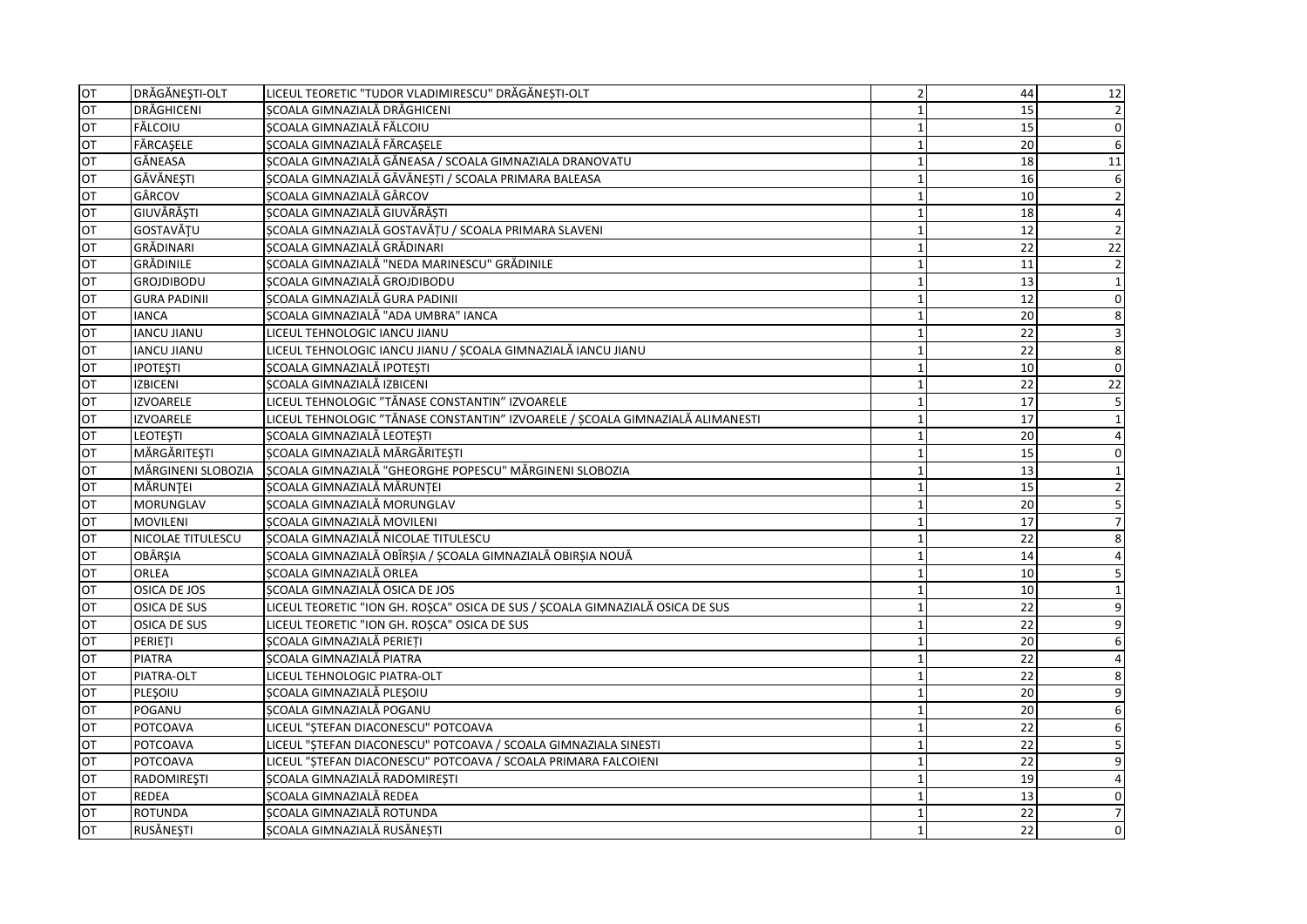| <b>OT</b> | SCĂRIȘOARA          | ȘCOALA GIMNAZIALĂ SCĂRIȘOARA                                              | $\overline{2}$ | 8<br>44                          |
|-----------|---------------------|---------------------------------------------------------------------------|----------------|----------------------------------|
| <b>OT</b> | <b>SCORNICESTI</b>  | ȘCOALA GIMNAZIALĂ "NICOLAE COCULESCU" SCORNICEȘTI                         |                | 55<br>$\overline{7}$             |
| <b>OT</b> | <b>SEACA</b>        | ȘCOALA GIMNAZIALĂ SEACA                                                   |                | 12<br>3                          |
| OT        | <b>SLATINA</b>      | COLEGIUL NATIONAL "ION MINULESCU" SLATINA                                 |                | 66<br>$\mathbf 0$                |
| OT        | <b>SLATINA</b>      | LICEUL CU PROGRAM SPORTIV SLATINA                                         | 3              | 13<br>66                         |
| OT        | <b>SLATINA</b>      | LICEUL TEORETIC "NICOLAE TITULESCU" SLATINA                               | $\overline{2}$ | 44                               |
| OT        | <b>SLATINA</b>      | ȘCOALA GIMNAZIALĂ "CONSTANTIN BRÂNCOVEANU" SLATINA                        | 4              | 88<br>$\mathbf 0$                |
| OT        | <b>SLATINA</b>      | ȘCOALA GIMNAZIALĂ "EUGEN IONESCU" SLATINA                                 | 3              | 66<br>$\mathbf 0$                |
| OT        | <b>SLATINA</b>      | ȘCOALA GIMNAZIALĂ "GEORGE POBORAN" SLATINA                                | 4              | 88<br>$\mathbf 0$                |
| OT        | <b>SLATINA</b>      | ȘCOALA GIMNAZIALĂ NR.1 SLATINA                                            | 2              | 44<br>18                         |
| OT        | <b>SLATINA</b>      | ȘCOALA GIMNAZIALĂ NR.3 SLATINA                                            |                | 44<br>$\Omega$                   |
| OT        | <b>SLATINA</b>      | ȘCOALA GIMNAZIALĂ "ȘTEFAN PROTOPOPESCU" SLATINA                           |                | 44<br>4                          |
| OT        | <b>SLATINA</b>      | SCOALA GIMNAZIALĂ "VLAICU VODĂ" SLATINA                                   | $\overline{2}$ | 44<br>$\overline{2}$             |
| OT        | <b>SLATINA</b>      | SCOALA GIMNAZIALĂ"NICOLAE IORGA" SLATINA                                  |                | 66                               |
| OT        | <b>SPRÂNCENATA</b>  | SCOALA GIMNAZIALĂ SPRÂNCENATA                                             | $\overline{1}$ | 10<br>2                          |
| OT        | <b>STOENESTI</b>    | ȘCOALA GIMNAZIALĂ STOENEȘTI                                               | $\mathbf{1}$   | 15<br>$\Omega$                   |
| OT        | <b>STOICĂNEȘTI</b>  | ȘCOALA GIMNAZIALĂ STOICĂNEȘTI                                             |                | 13<br>6                          |
| OT        | <b>STREJESTI</b>    | ȘCOALA GIMNAZIALĂ STREJEȘTII DE JOS                                       |                | 20<br>5                          |
| OT        | <b>STUDINA</b>      | ȘCOALA GIMNAZIALĂ STUDINA                                                 |                | 22<br>7                          |
| OT        | <b>ŞERBĂNEŞTI</b>   | ȘCOALA GIMNAZIALĂ "DUMITRU POPOVICI" ȘERBĂNEȘTI                           |                | 12<br>0                          |
| OT        | <b>TIA MARE</b>     | ȘCOALA GIMNAZIALĂ "LEONIDA MARINEANU" TIA MARE                            |                | 22<br>8                          |
| OT        | <b>TRAIAN</b>       | ȘCOALA GIMNAZIALĂ TRAIAN                                                  |                | 20                               |
| OT        | <b>TUFENI</b>       | LICEUL TEHNOLOGIC TUFENI                                                  | $\mathbf{1}$   | 20<br>11                         |
| OT        | <b>TUFENI</b>       | LICEUL TEHNOLOGIC TUFENI / ȘCOALA GIMNAZIALĂ STOBORAȘTI                   |                | 20                               |
| OT        | <b>URZICA</b>       | ȘCOALA GIMNAZIALĂ URZICA                                                  |                | 18<br>9                          |
| OT        | <b>VALEA MARE</b>   | ȘCOALA GIMNAZIALĂ VALEA MARE                                              |                | 22                               |
| OT        | VĂDASTRA            | ȘCOALA GIMNAZIALĂ VĂDASTRA                                                |                | 12<br>4                          |
| OT        | VĂDĂSTRIȚA          | ȘCOALA GIMNAZIALĂ VĂDĂSTRIȚA                                              |                | 15<br>1                          |
| OT        | VĂLENI              | LICEUL TEHNOLOGIC VĂLENI                                                  | $\mathbf{1}$   | 15<br>7                          |
| OT        | VÂLCELE             | SCOALA GIMNAZIALĂ VÂLCELE / SCOALA PRIMARA BARCANESTI                     | $\mathbf{1}$   | 16                               |
| OT        | <b>VIŞINA</b>       | ȘCOALA GIMNAZIALĂ VIȘINA                                                  |                | 10<br>10                         |
| OT        | VIŞINA NOUĂ         | ȘCOALA GIMNAZIALĂ VIȘINA NOUĂ                                             |                | 14<br>$\mathbf 0$                |
| OT        | VITĂNEȘTI           | ȘCOALA GIMNAZIALĂ "FLORIAN DIȚULEASA" VITĂNEȘTI / SCOALA PRIMARA BRANISTE |                | 17<br>4                          |
| OT        | <b>VITOMIRESTI</b>  | LICEUL TEHNOLOGIC VITOMIRESTI                                             |                | 15                               |
| OT        | VLĂDILA             | ȘCOALA GIMNAZIALĂ VLĂDILA                                                 |                | 15                               |
| <b>OT</b> | ALUNIŞU             | ȘCOALA GIMNAZIALĂ ALUNIȘU                                                 | 0,33           | 6<br>0                           |
| <b>OT</b> | <b>BALDOVINESTI</b> | ȘCOALA GIMNAZIALĂ BALDOVINEȘTI                                            | 0,5            | 3<br>$\Omega$                    |
| OT        | <b>BALS</b>         | SCOALA GIMNAZIALĂ NR.1 BALȘ / SCOALA PRIMARA MIINESTI                     | 0,33           | $\Delta$                         |
| OT        | <b>BALS</b>         | ȘCOALA GIMNAZIALĂ NR.1 BALȘ / SCOALA PRIMARĂ NR.3 BALS                    | 0,25           | 3<br>0                           |
| OT        | <b>BALS</b>         | ȘCOALA GIMNAZIALĂ NR.1 BALȘ / SCOALA PRIMARA NR.2 BALS                    | 0,25           | $\overline{2}$                   |
| OT        | <b>BĂBICIU</b>      | ȘCOALA GIMNAZIALĂ "MIHAI VITEAZUL" BĂBICIU                                | 0,5            | 13<br>$\Omega$                   |
| OT        | BĂRĂȘTII DE VEDE    | ȘCOALA GIMNAZIALĂ BĂRĂȘTI DE VEDE                                         | 0.5            | 10<br>6                          |
| OT        | <b>BRANET</b>       | ȘCOALA GIMNAZIALĂ "PAN M.VIZIRESCU" BRANEȚ / SCOALA GIMNAZIALA BIRZA      | 0,25           | $\overline{7}$<br>$\overline{7}$ |
| <b>OT</b> | <b>CĂLUI</b>        | SCOALA GIMNAZIALĂ CĂLUI                                                   | 0,5            | 13<br>$\mathbf 0$                |